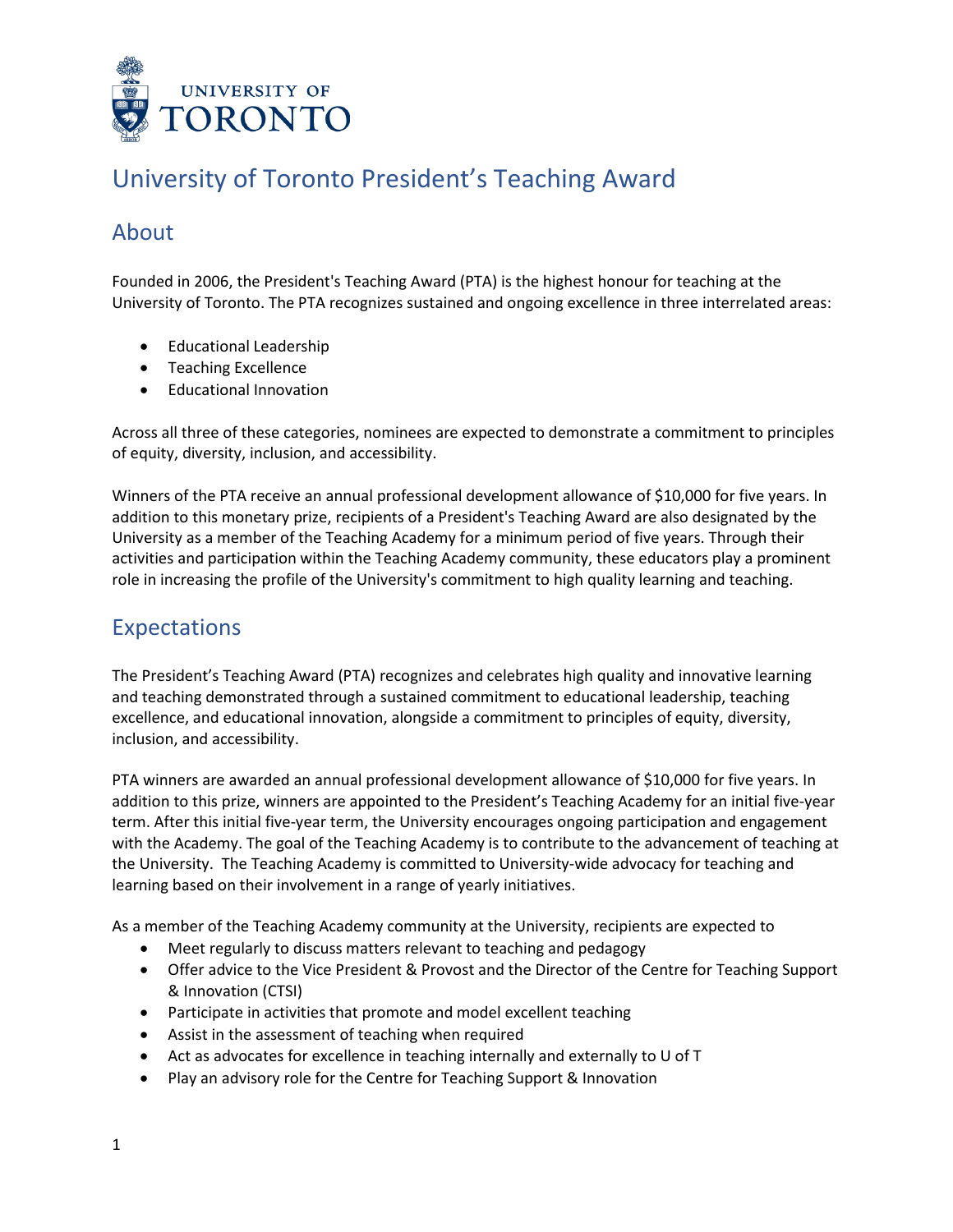Academy members may be invited to participate in a range of University events, including addressing Convocation, delivering public lectures, participating in conferences and new faculty orientations, or facilitating teaching and learning workshops. The establishment of the Teaching Academy has created a valuable community of educators who provide ongoing leadership, advice and support to division, department, and central initiatives, as well as University administration.

### **Eligibility**

The PTA is open to any appointed faculty member - tenure stream, teaching stream or clinical faculty at the University who demonstrate an ongoing commitment to teaching excellence as well as educational leadership at the institutional level or beyond. For this reason, faculty who are prepromotion are not eligible. Please note this is not an end-of-career award – while nominations of senior faculty are most welcome, this award carries an expectation of active ongoing involvement with the Teaching Academy and is therefore not well-suited to faculty nearing or entering retirement.

*For information on other awards more suitable for early career faculty, such as the Early Career Teaching Award, please see the [Awards and Funding](https://www.provost.utoronto.ca/awards-funding/#section_3) page on the website of the Vice-President & Provost.*

## **Criteria**

To be considered for the PTA, nominees must demonstrate excellence in three equally weighted categories. It is understood that these categories do not exist in a vacuum, but continually animate and inform one another. The Selection Committee is committed to a holistic review of nomination packages and is looking for applicants whose packages tell a story and provide a rich narrative context for their approach to educational excellence.

Across all three categories a commitment to equity, diversity, inclusion, and accessibility should be both salient and explicit in the nomination package. Promoting the integration of equity, diversity, inclusion, and accessibility-related considerations in post-secondary education and practices such as the goals identified in the Truth and Reconciliation Commission and the University's Task Force on Anti-Black Racism is foundational across the PTA criteria.

### 1. Educational Leadership

Educational leadership can happen at any level, whether that is institutional, divisional, disciplinary, or community-based. Leadership involves advocating for and implementing significant transformation in teaching and learning. Examples might include building capacity to better integrate and support community-based learning experiences in curricula, designing and then sharing innovative approaches to engaging students in the practice of disciplinary research, or driving forward improvements for the preparation of students in professional practice. Equally key to leadership is the development and fostering of change leading to a more inclusive, equitable, and diverse post-secondary education landscape.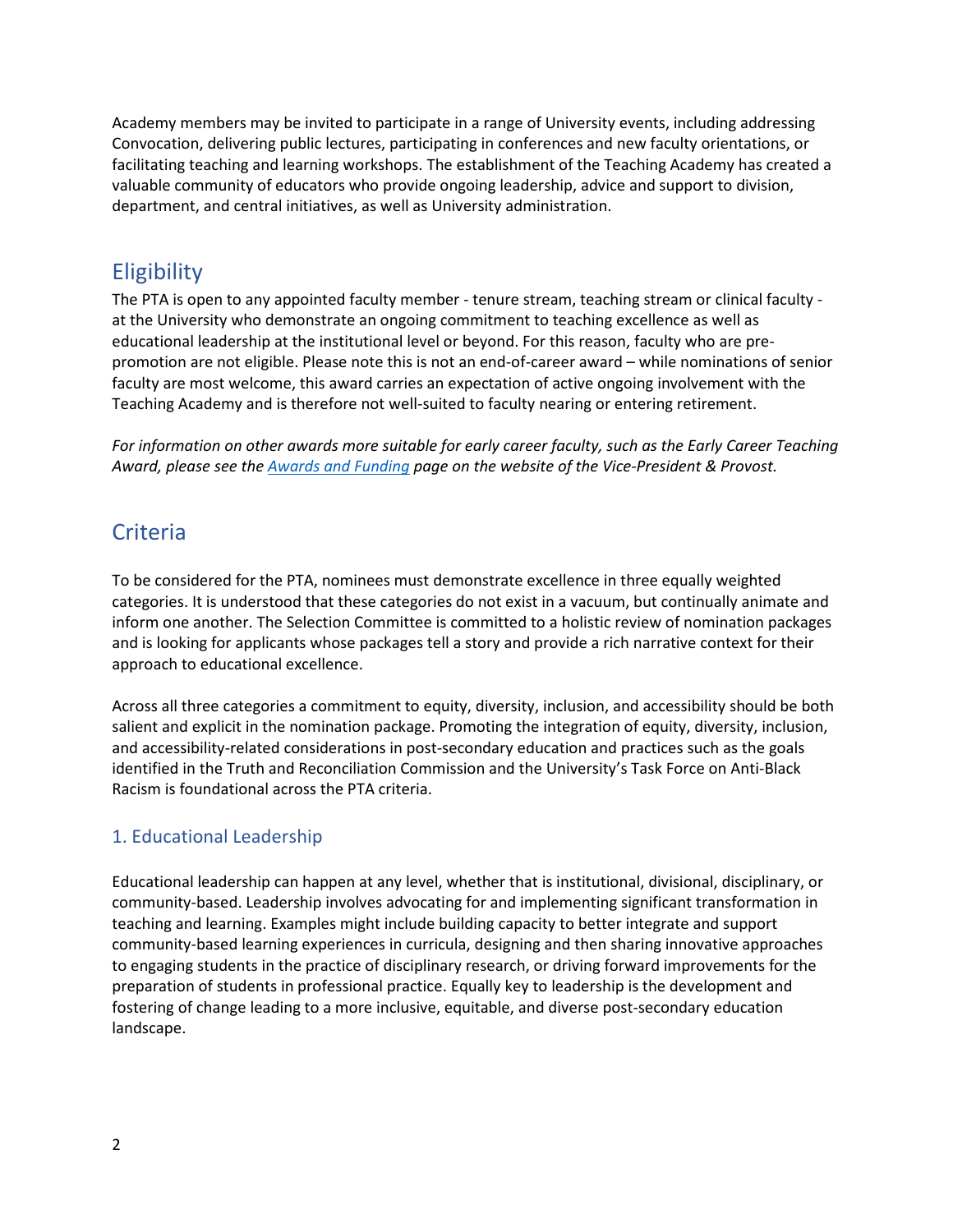### 2. Teaching Excellence

Teaching excellence occurs in myriad ways both inside and outside the classroom. Given the necessarily diverse nature of teaching practices across disciplines, we understand teaching excellence as the intentional actions of an instructor to create an exceptional learning environment by engaging in pedagogical practices designed to maximize student learning. This will undoubtedly include a focus on inclusive practices, meaningful and authentic connections to disciplinary research, engagement with the scholarship of teaching and learning, and continual and iterative critical reflection on teaching practices.

### 3. Educational Innovation

Educational innovation is the novel execution of ideas that contribute to more effective teaching and learning practices. Innovation is also about problem-solving – identifying a need and taking steps to investigate, assess and address that need. Innovation goes hand-in-hand with experimentation and may take the form of demonstrated success using teaching grants to improve teaching and learning, impactful adaptation of a new technology or technological practice, effective cross-disciplinary work such as adapting a practice common in one discipline or professional area to a different discipline or professional area, practices of community-engaged and experiential learning, new approaches to integrating disciplinary research into teaching, and much more. Educational innovation also extends beyond the classroom and may lead to reciprocal benefits for partners beyond the University.

### Adjudication Process

Nominations are solicited through the Deans of Faculties who request submissions from within their divisions. The office of the Dean is responsible for the compilation of documentation. Nominations are due early spring each year.

The President's Teaching Award winners are determined by a process of nomination by divisions and selection by a Selection Committee chaired by the Vice-President & Provost. The Selection Committee includes:

- Vice-President & Provost (Chair)
- Vice-Provost, Innovations in Undergraduate Education
- Director, Centre for Teaching Support & Innovation
- Up to 3 current members of the Teaching Academy
- 1 external assessor
- 2 non-voting members: Associate Director, CTSI and Special Projects Officer, DVPP

Once approved by the President, selected winners are usually announced by the beginning of June.

Enquiries regarding the President's Teaching Award and nomination procedures should be directed to [awards.provost@utoronto.ca.](mailto:awards.provost@utoronto.ca)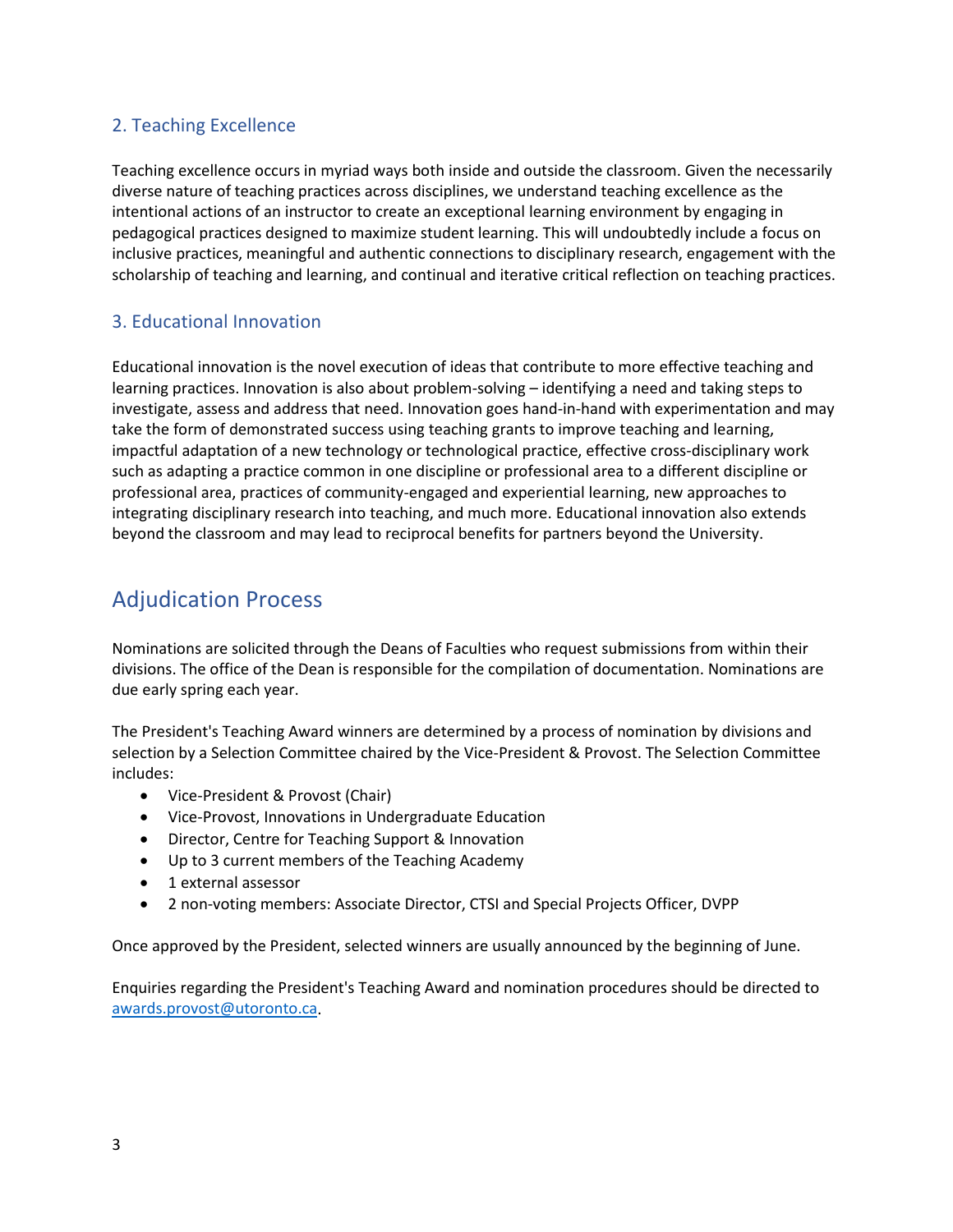## Preparing a Nomination

Although nominations are solicited and compiled through the Deans of Faculties, the Centre for Teaching Support & Innovation is happy to support interested applicants, providing high-level guidance about preparing the nomination file. The following supports are available through CTSI for prospective applicants:

- Feedback to the nominee on personal award file statements (e.g., statement of teaching philosophy, statement on educational leadership)
- General guidance to the preparer of the nominee file
- Overall feedback on the organization of the nominee file
- A [template spreadsheet](https://www.provost.utoronto.ca/wp-content/uploads/sites/155/2021/09/Course-Evaluation-Summary-Sheet-Template-10-08-2017.xlsx) to organize course evaluations collected via the institutional online system. Instructions for the template are availabl[e here.](https://www.provost.utoronto.ca/wp-content/uploads/sites/155/2021/09/Course-evaluation-summary-sheet-instructions-10-08-2017.pdf)

To further support applicants, CTSI hosts an information webinar every year on how to prepare a successful teaching award nomination package. Details are shared via th[e CTSI website.](https://teaching.utoronto.ca/events/) Nominators intending to put a colleague forward for the PTA are encouraged to participate. Additionally, nominators seeking feedback on a file or more specific guidance about the PTA are encouraged to book a consultation with CTSI using their [online consultation form.](https://teaching.utoronto.ca/teaching-support/consultations/request-form/)

As nominees must demonstrate excellence in educational leadership, teaching excellence, and educational innovation, it is recommended that equal space be dedicated to each of these categories. Areas in which to demonstrate excellence may include strong evidence of excellence in teaching practice that includes evidence of impact at the academic unit/program, divisional and institutional levels, teaching recognition (local, national and/or international), significant contributions in educational leadership, and letters of support attesting to the nominee's teaching excellence and outstanding leadership in teaching.

Below is an overview of key components of the nomination package:

- The dossier must not exceed **35 pages** (cover page, nomination brief, biographical notice, CV, and course evaluation data are *not* included in the page count).
- All dossier sections listed below are mandatory (unless otherwise stipulated):
	- 1. Table of Contents
	- 2. Introductory Material
		- i. Nomination Brief
		- ii. Short Biography of Candidate
	- 3. Decanal Letter of Endorsement
	- 4. Nomination Letter
	- 5. Educational Leadership
		- i. Nominee's Statement on Educational Leadership
		- ii. Evidence of Educational Leadership
	- 6. Teaching Excellence
		- i. Teaching Responsibilities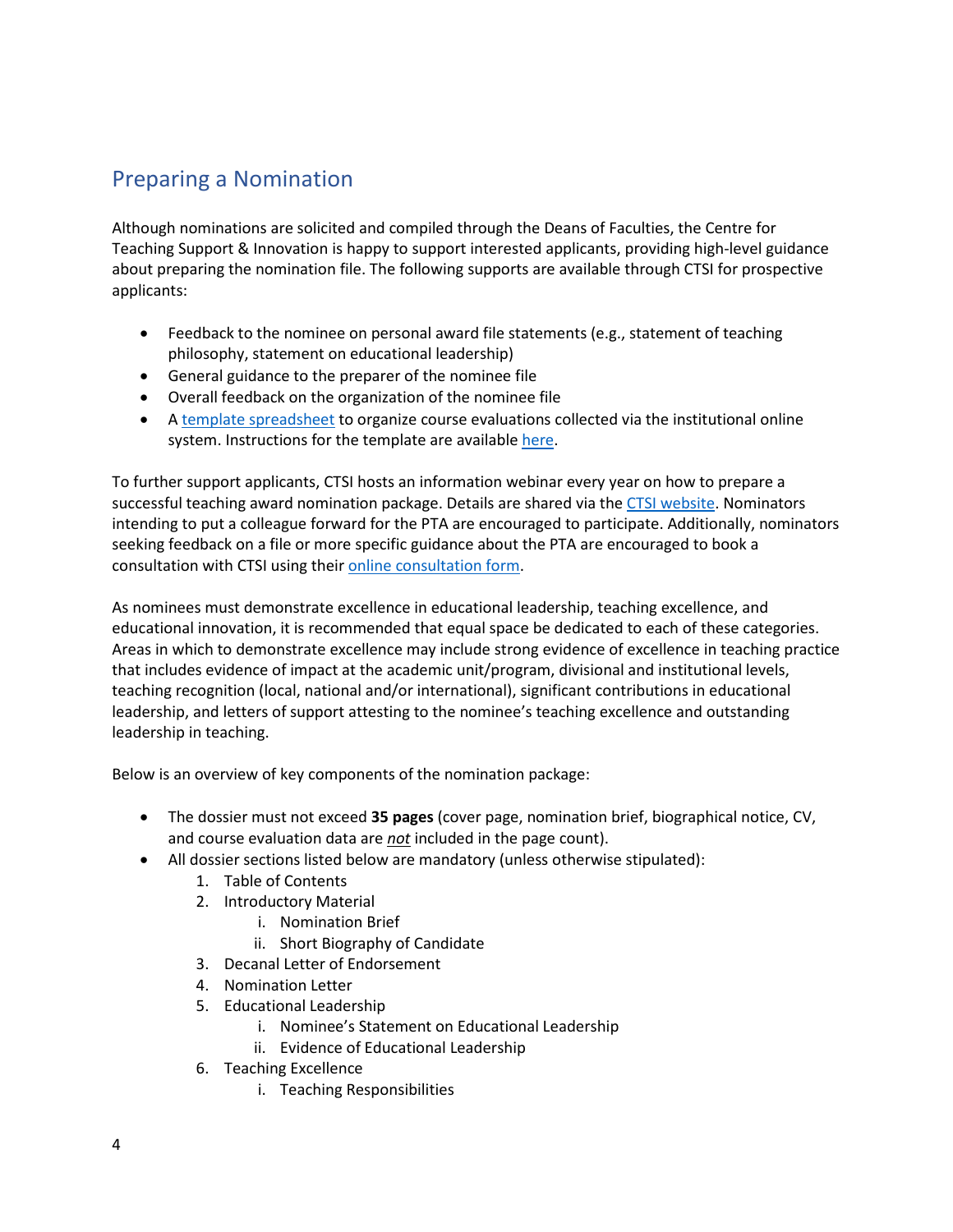- ii. Nominee's Statement of Teaching Philosophy
- iii. Evidence of Teaching Excellence
- 7. Educational Innovation
	- i. Evidence of innovation and impact of innovation
- 8. Letters of Support
- 9. Curriculum Vitae
- Use a standard 12-point font with one-inch margins
- Each page must be numbered
- The file must be a compiled PDF

### The Nomination Dossier

Below are key considerations of the nomination dossier:

#### **1. Table of Contents**

#### **2. Introductory Material**

#### **i. Nomination Brief (not included in page allowance)**

The brief should outline the following on **one** page:

- Name of nominee
- University department/faculty/school
- Nominee's full University mailing address (with phone number)
- Nominee's education (degrees and experience)
- Recent academic employment history (administrative and/or teaching appointments)
- Name and contact information of department contact to be notified of nomination results (other than the nominee)
- Name(s) and contact information of person(s) who prepared the nomination file (if different from above)

#### **ii. Short Biography of Candidate (not included in page count)**

500-700 words (suitable for public release): The biography should address the nominee's teaching achievement while also providing a sense of their teaching philosophy and strategies of educational leadership.

#### **3. Decanal Letter of Endorsement**

This letter, addressed to the Vice-President & Provost, should be written by the appropriate Dean indicating support for the nomination. If possible, the Dean should provide a succinct rationale for why this nomination is supported, briefly identifying any impact the nominee has had at the divisional level and speaking to any broader impact within and beyond the University.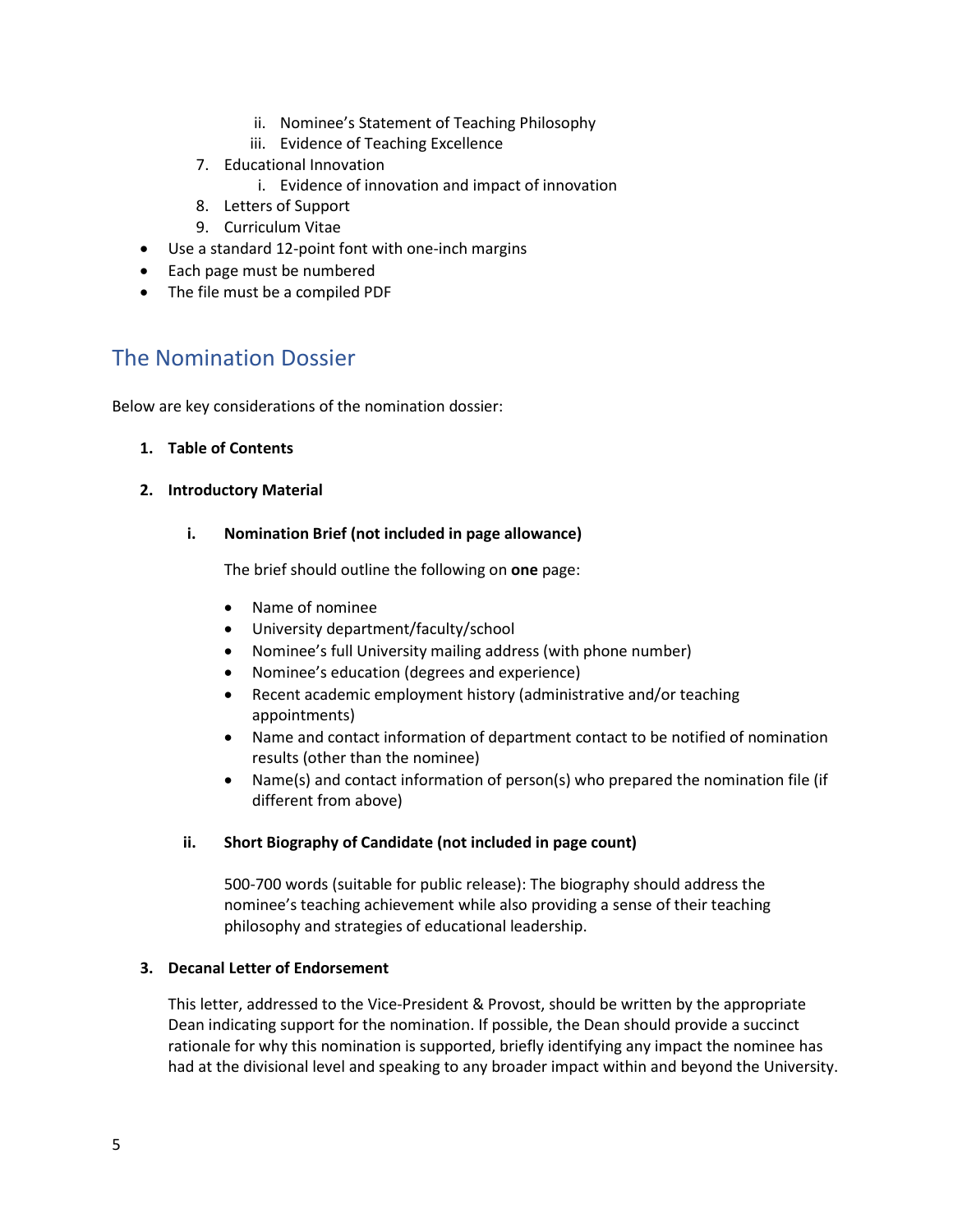#### **4. Nomination Letter**

Effective nomination letters provide an overview of the whole dossier - similar to an Executive Summary. As the first impression of the nominee, this is one of the most important components of a successful dossier and offers reviewers a roadmap of what to look for and where it can be found. Key to a successful nomination letter is a level of familiarity with both the nominee and the dossier. The most compelling letter will evoke a holistic, robust, and three-dimensional sense of the nominee as a teacher and leader.

- The nomination letter can be written by a Principal, Dean, Academic Director, or Chair.
- The letter should include a concise explanation of why the nominee should be considered for the award.
- Letters may include a list of bullet points, at the outset of the letter, highlighting the candidate's key contributions. The body of the letter can be used to elaborate more extensively on these items.
- The nomination letter should demonstrate a commitment to teaching excellence, educational innovation, and educational leadership.
- Nominators are also invited to speak to:
	- $\circ$  the candidate's ongoing commitment and contribution to principles of equity, diversity, inclusion, and accessibility
	- o the candidate's course evaluation data, nominators may reference any sustained trends or patterns of excellence in the quantitative data over time, but also excerpt a few select comments from the nominee's qualitative data.
- The letter must include at least **4 supporting signatures** from at least **two departments/divisions** within the University (one can be the nominee's home department/division).

#### **5. Educational Leadership**

#### **i. Nominee's Statement on Educational Leadership (2-pages maximum)**

Nominees **write their own** Statement of Educational Leadership, providing a personal account of what leadership in education means to them.

Like a teaching philosophy, an effective statement on educational leadership is personal and genuine. Key to a statement on educational leadership are personalized beliefs about educational leadership and a nominee's reasons for engaging in leadership. A few examples of actions or initiatives that demonstrate leadership are also helpful. Leadership occurs at different levels and takes many forms. Some instructors change institutional cultures with the persistent force of their ideas and passion. Others persuade departments to revise their courses and programs or create and offer professional development to colleagues in their home units and across the country because they want to share fresh ideas and enable others to lead change. Some may present and publish on teaching and learning or mentor colleagues to become better teachers.

Excellent guidance o[n how to craft an effective personal statement on educational](http://connections.ucalgaryblogs.ca/2016/12/22/writing-an-educational-leadership-philosophy-statement/)  [leadership](http://connections.ucalgaryblogs.ca/2016/12/22/writing-an-educational-leadership-philosophy-statement/) is available through the University of Calgary's Taylor Institute for Teaching and Learning.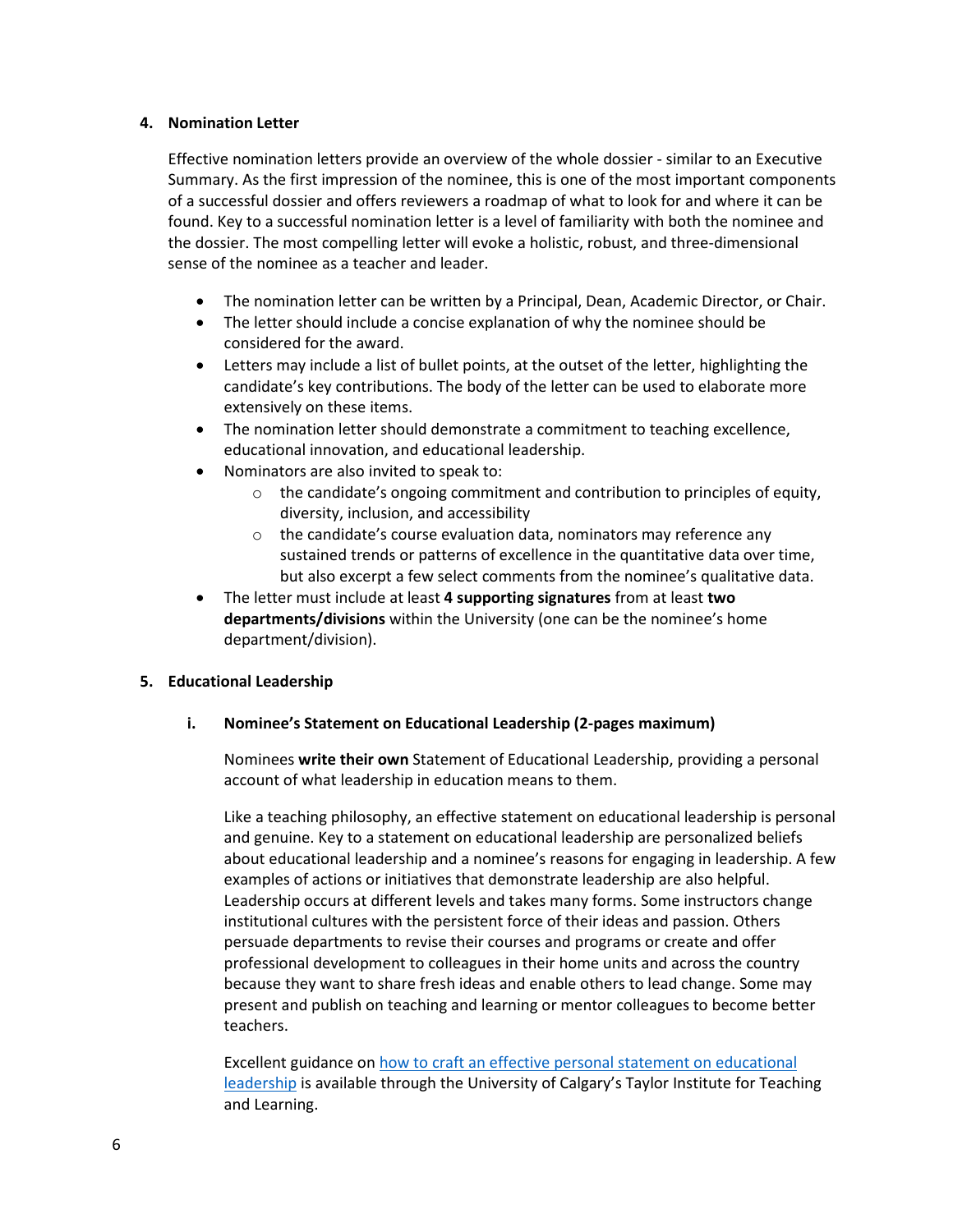#### **ii. Evidence of Educational Leadership**

To demonstrate educational leadership, nominators should highlight specific projects, recognition, and assessments of impact. It is important to document the impact of leadership over time. Nominees are encouraged to document the impact of their educational leadership at the departmental, faculty, institutional, national, or disciplinary level.

Educational leadership goes beyond assigned duties, transcending the confines of the institution, the discipline, or program. It makes a difference through deep and significant change. Key to this section is explaining why a contribution or activity is important, why and how it makes a difference, and what specifically the nominee did to make that difference.

What constitutes educational leadership will vary depending on the teaching context but regardless of what evidence is provided, it is important to indicate the impact the work has had on others. We also encourage nominees to include evidence of leadership in initiatives related to equity, diversity, inclusion, and accessibility across these categories.

Evidence can include:

- Active engagement in the professional development of others (e.g., colleagues, graduate students, trainees, etc.), for example:
	- o delivery of workshops, seminars or presentations on teaching and learning
	- o acting as a teaching mentor, providing meaningful pedagogical guidance to graduate students/teaching assistants/instructional team members
	- o sharing of teaching resources; evidence that teaching resources or professional development materials have been adopted by colleagues at the University of Toronto or at other institutions is particularly powerful
- Engagement with teaching/learning committees, centres, associations, or organizations, for example:
	- o development/delivery of teaching-focused programming (e.g., sessions, conferences)
	- o design of educational resources
	- o consultation to these groups provided by the nominee
	- o editing a pedagogical journal/newsletter
	- o serving on executive/steering/advisory committees leading change initiatives
	- o contributions pertaining to educational planning or policy development (beyond one's own unit)
- Engagement with the Scholarship of Teaching and Learning (SoTL), for example:
	- o research on teaching and/or learning conducted may include formal or informal studies conducted by the nominee that demonstrate a scholarly investigation of a specific teaching issue within a higher education context
	- $\circ$  dissemination of the nominee's pedagogical research (e.g., scholarly articles, conference or workshop presentations, educational resources – a descriptive overview would suffice, or an abstract or two from representative publications/presentations)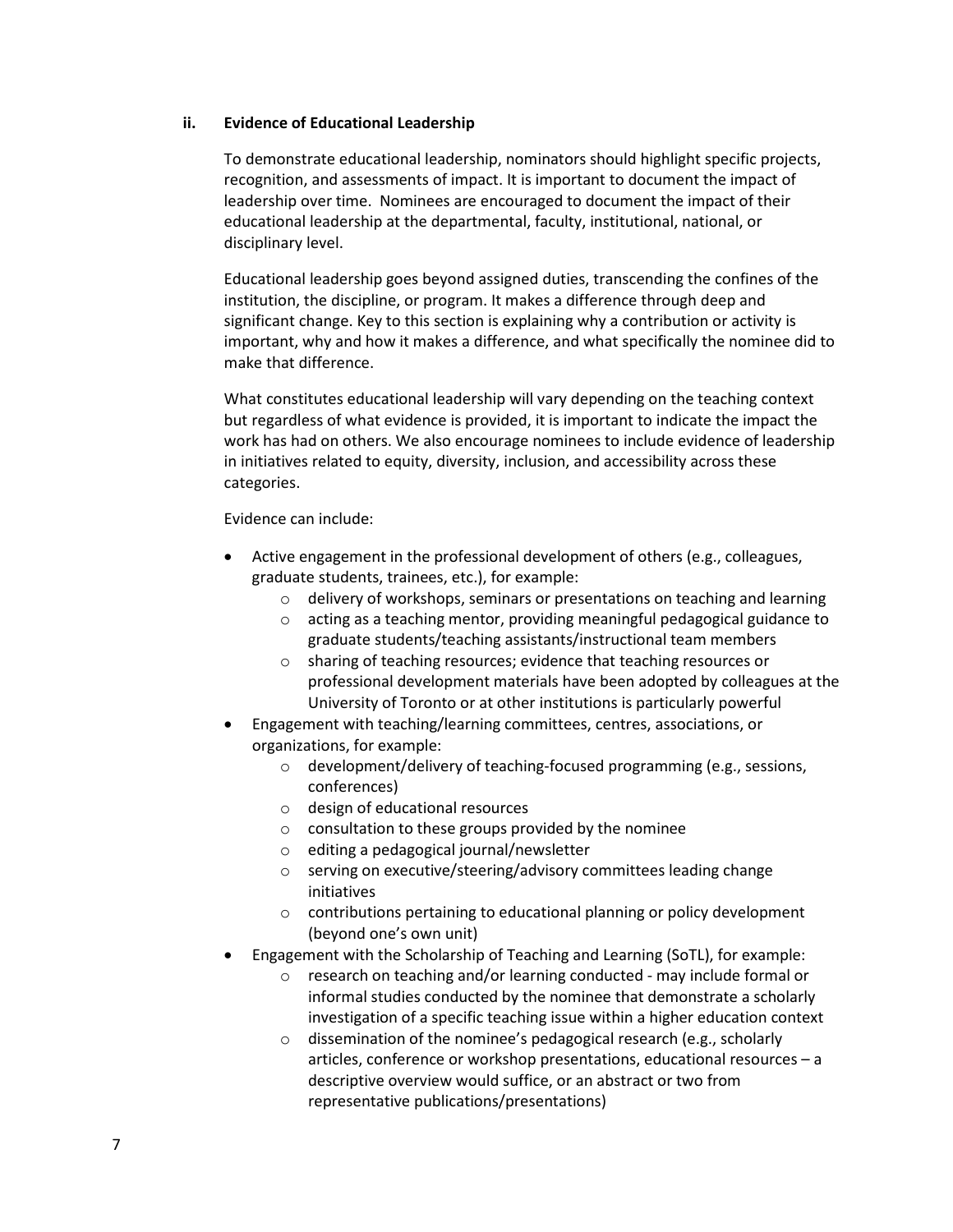- o details on any educational grants to support SoTL activities could also be included here
- Professional development in relation to teaching and evidence of how the professional learning impacted the teaching practice of the nominee or others, for example
	- o impact/outcomes of workshops, sessions, courses, training, mentoring, consultations, or other professional activities to improve teaching skills and develop pedagogical expertise
	- o links between professional learning related to teaching and key changes and impacts the nominee has played a role in instigating

#### **6. Teaching Excellence**

#### **i. Teaching Responsibilities**

Please include a list (ideally a table) of all the nominee's teaching responsibilities (courses, supervisory roles) for the past 5 years. Where possible, please indicate the course code and name, enrolment numbers, and course level (undergraduate/graduate).

#### **ii. Nominee's Statement of Teaching Philosophy (2-pages maximum)**

The Teaching Philosophy Statement, **written by the nominee**, is a personal document narrating what is most important to the nominee about teaching and learning in their field. This piece of writing should be personal and authentic and should reference a commitment to the principles of equity, diversity, inclusion, and accessibility. The best teaching philosophies provide a conceptual framework that explains the values, principles, and goals that underpin the nominee's teaching decisions and actions. It is recommended that nominees highlight a few specific examples of the pedagogical approaches they employ in their teaching to point to how these values and goals are enacted. Furthermore, the statement should consider the rationale for adopting these approaches and should reflect on the effectiveness of these strategies through assessment. Nominees and nominators may wish to review CTSI's tip sheet on preparing a teaching philosophy statement. See: [http://teaching.utoronto.ca/teaching](http://teaching.utoronto.ca/teaching-support/documenting-teaching/statement-of-teaching-philosophy/)[support/documenting-teaching/statement-of-teaching-philosophy/](http://teaching.utoronto.ca/teaching-support/documenting-teaching/statement-of-teaching-philosophy/)

#### **iii. Evidence of Teaching Excellence**

Evidence for teaching excellence takes many shapes and should come from several sources such as, course evaluations, peer reviews of teaching, course development efforts, or course materials. It is key to address how course design and teaching approaches have impacted student learning within the discipline or professional field (or beyond). It is up to the nominee to decide what evidence to put forward in this section, although **student feedback data are required**. Some suggestions are provided below.

- Teaching practice (instructional methods, course and program design, curriculum development, etc.):
	- o highlights of key contributions to the design and delivery of undergraduate/graduate courses, professional practica or clinical teaching,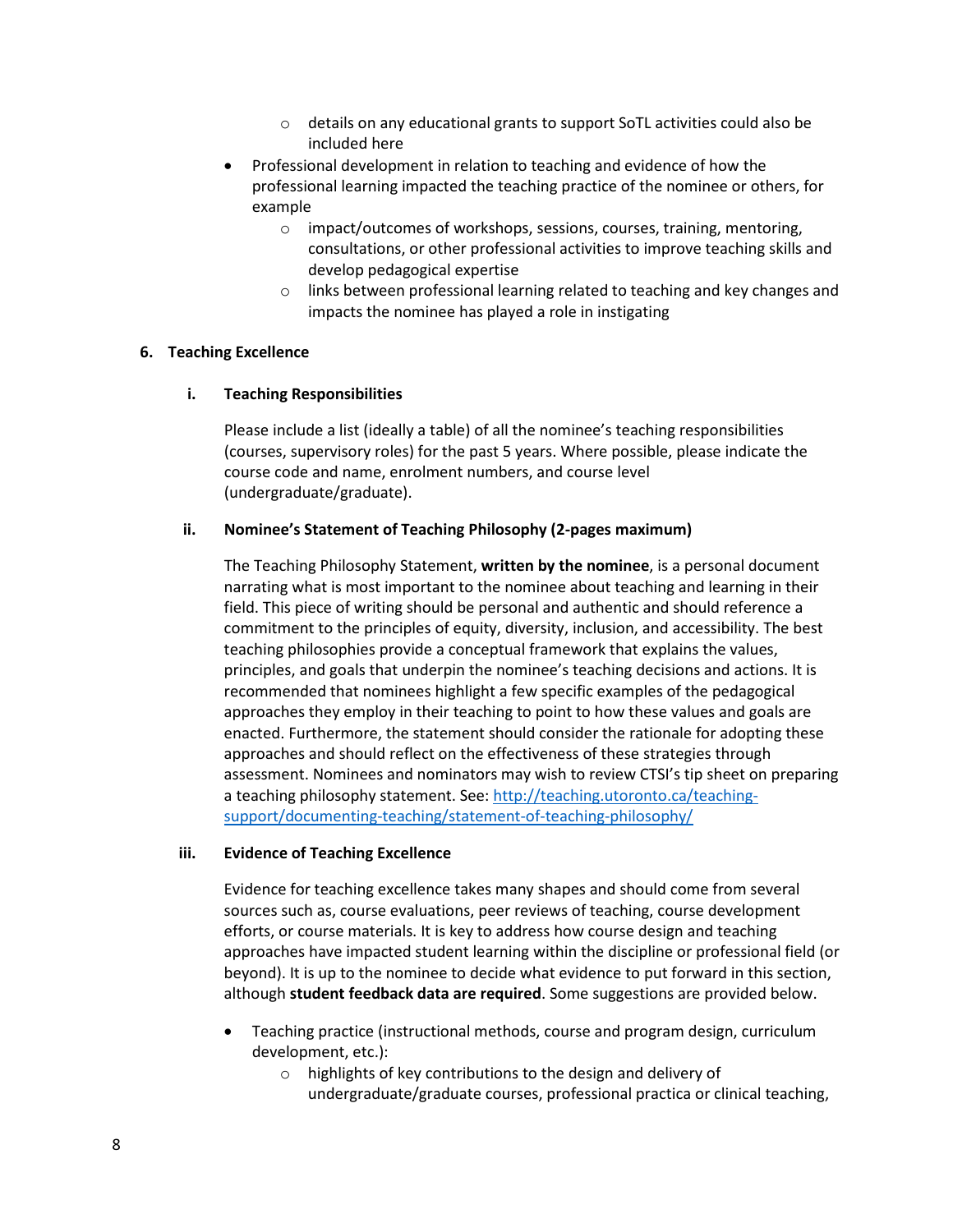within a broader education context (i.e., signaling impact beyond one's own set of courses)

- $\circ$  significant and ongoing contributions to curriculum/program development
- o development of educational materials (e.g., textbooks, teaching guides, learning objects, online modules)
- o syllabus for a representative course that showcases course development innovations (can be excerpted to save space)
- o sample assignments and assessment methods (can be excerpted)
- o descriptions of internship programs, mentoring opportunities or field experiences
- o evidence pertaining to the nominee's integration of their own research into teaching practice and/or curriculum
- o examples of successful efforts to involve undergraduate/graduate students in the research process (e.g., co-publishing, presenting at conferences, mentoring/coaching students, etc.)
- o evidence of improved targeting and integration of professional competencies across curricula
- Teaching awards:
	- o list of internal and external teaching awards received along with those for which the nominee has been nominated
	- $\circ$  for internal awards, please indicate how many awards are given out each year
	- o for external awards please include a brief description of the selection criteria/purpose and significance of the award
- Course evaluation data **(required)**:
	- o summary of the most recent 5 years of evaluation data; should **not** simply include the raw data or instructor reports
	- o quantitative data (scores):
		- for instructors in units using the institutional online course evaluation system, include a [table](https://www.provost.utoronto.ca/wp-content/uploads/sites/155/2021/09/Course-Evaluation-Summary-Sheet-Template-10-08-2017.xlsx) that lists:
			- courses taught (course code, course section, semester, number of respondents per course, number of students invited to complete the evaluation per course)
			- scores for the core institutional items along with the corresponding qualitative response scales (i.e., questions 1 – 6) and the underlying response scales (i.e., mostly, a great deal, etc.)
			- Institutional Composite Mean (the average scores of questions 1-5)
			- Instructions for the template are availabl[e here.](https://www.provost.utoronto.ca/wp-content/uploads/sites/155/2021/09/Course-evaluation-summary-sheet-instructions-10-08-2017.pdf)
			- for instructors in units not using the online system, similarly, include a table that lists the courses taught (course code, course section, semester), the enrolment data (number of students per course), the items and their relevant scales, and the scored ratings, and the mean rating for the global question for each course if applicable
			- comparative departmental/divisional data should be included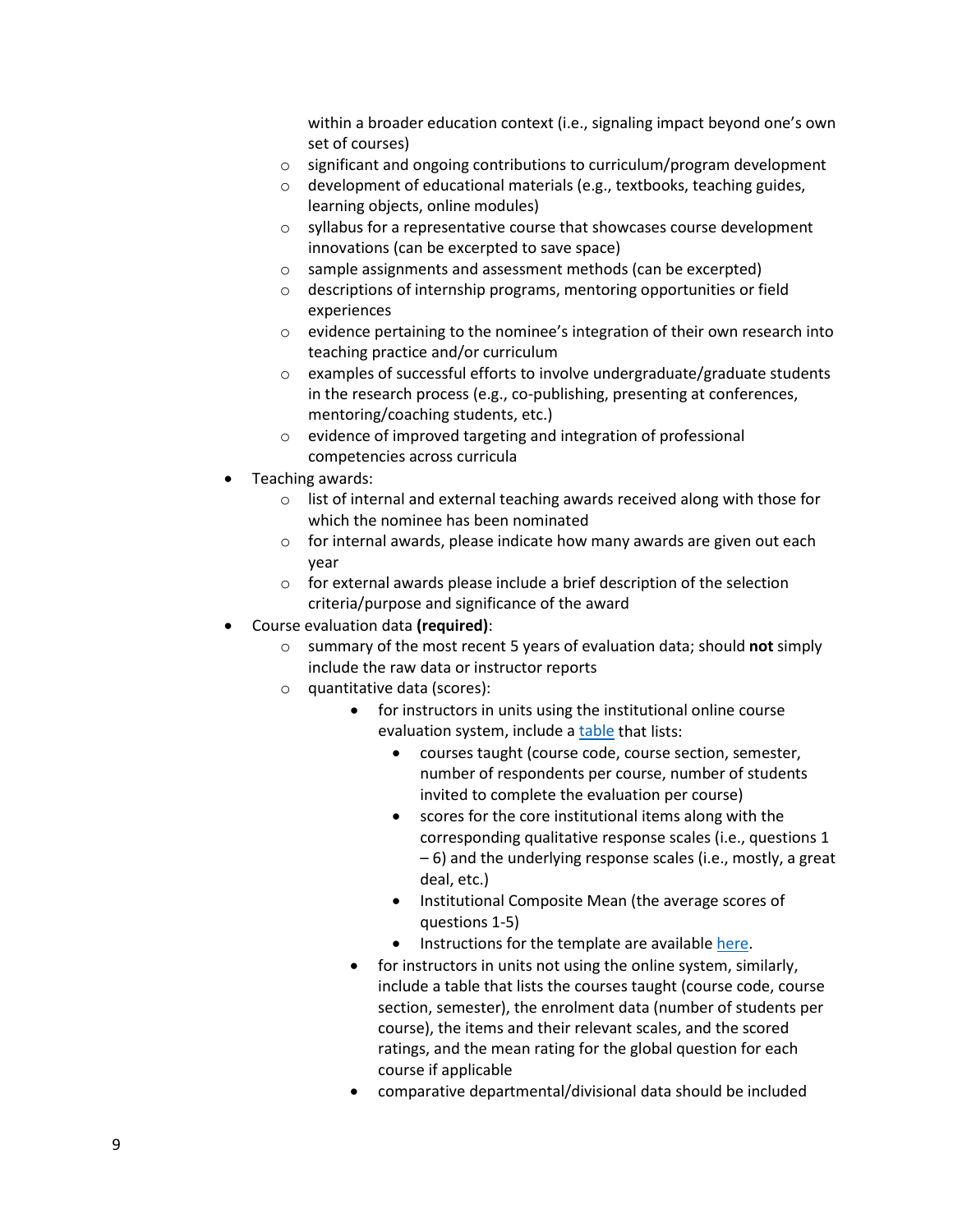- o qualitative data (comments optional):
	- if desired, include the student comments from one or two (max.) representative courses taught in the past 5 years
	- comments to be reproduced in full for each course and not be edited or paraphrased
	- in order to not disadvantage instructors teaching in very large classes, the **pages with student comments are excluded from the total page count**

#### **7. Educational Innovation**

#### **i. Evidence of innovation and impact of innovation**

Educational innovation can occur inside the classroom, across the institution, or in the larger community. Key to innovation is highlighting how the nominee's innovation goes beyond their own classroom. When describing innovative practices, please tell us why and how the nominee is innovative. Equally important in this section is the willingness of a nominee to experiment. While impactful innovation is the ultimate goal, we also understand that innovation requires continual experimentation and exploration, and this section should provide the context for these efforts and highlight the nominee's capacity and initiative to try new things.

This section should include unique examples of educational innovation that have not been used in other sections of the dossier. Examples can include:

- adoption of innovation by others
- production or refinement of technological tools or multi-media resources that enrich teaching and learning
- grants and awards won for innovation and/or experimentation
- new techniques and strategies for impacting equity, diversity, inclusion, and access within the classroom or beyond
- development of initiatives or innovations that have had a significant impact on higher education (at the institutional level or beyond)
- data showing impact (performance measures, institutional change, baseline data for comparison purposes, learning impact, learner feedback, outcome evaluations)
- innovative work around effective implementation of instructional design principles for effective teaching and learning experiences and evidence of success
- creative work around designing educational development activities for faculty and others and evidence of impact
- development of new educational resources that have been used by others
- external recognition for teaching innovations beyond U of T (e.g., other institutions, disciplinary organizations or societies, industry or professional groups, community partners, etc.)
- course delivery tools resulting from innovations
- resultant scholarship